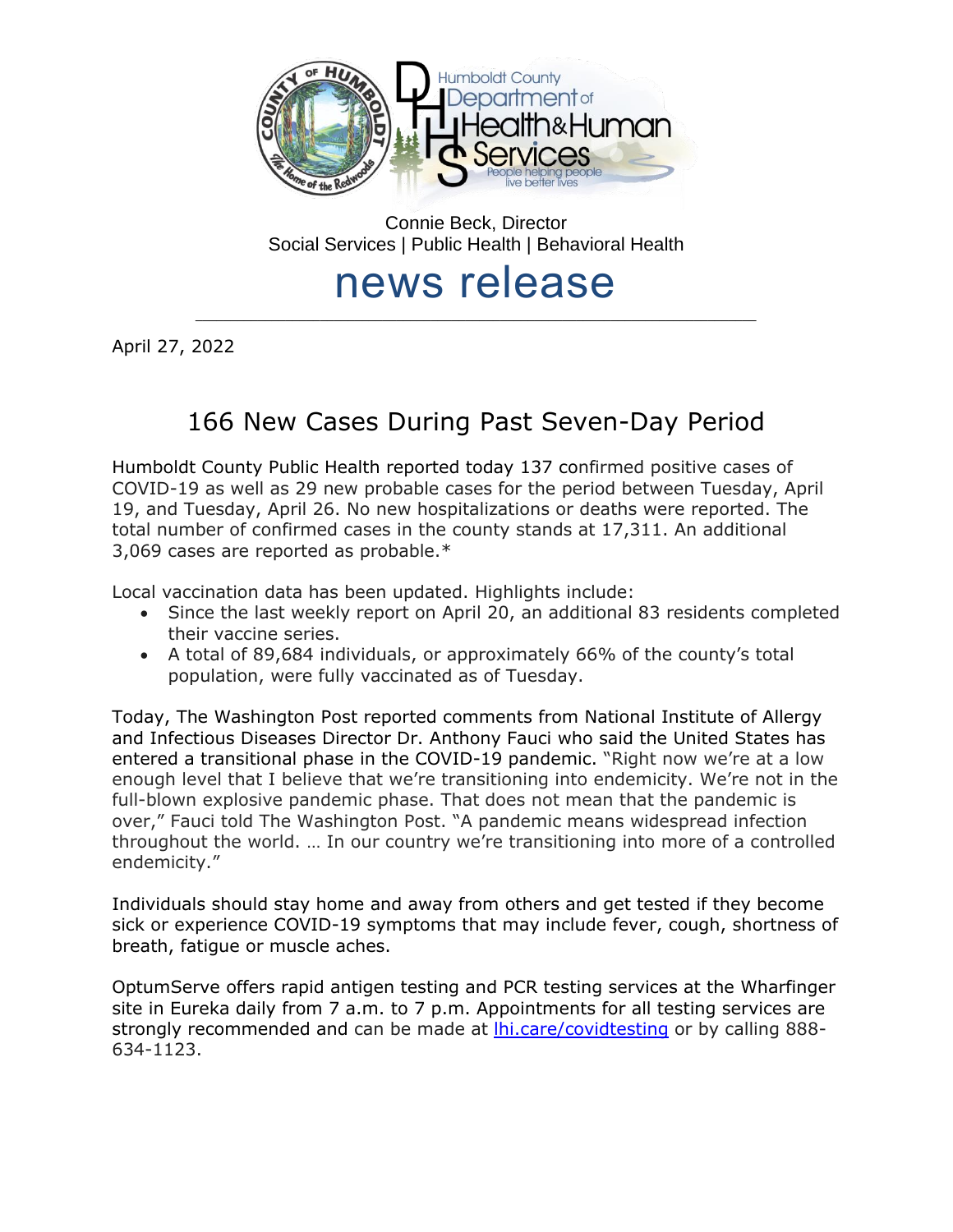Vaccines remain readily available and, as always, Humboldt County's vaccination and testing services are available free of charge. Walk-ins are welcome at all Public Health clinics and some pharmacy vaccination sites. Appointments can also be made at [MyTurn.ca.gov.](https://myturn.ca.gov/)

Second booster shots of Pfizer and Moderna are available at all Humboldt County Public Health vaccine clinics for those 50 and older, as well as certain immunocompromised individuals, as long as it has been four months since your first booster shot. Those interested in a second booster can also check with pharmacies about availability. To check the availability of a specific vaccine, visit the [vaccines.gov](https://www.vaccines.gov/search/) page, or text your ZIP code to 438829 to locate a nearby pharmacy offering vaccines.

See the schedule below for specific Public Health vaccination and testing clinic dates, times, locations and available services. Questions about clinic services can be directed to Public Health at 707-445-6201.

#### **Manila — Thursday, April 28, 2 to 4 p.m.**

Manila Resource Center Family Clinic (1611 Peninsula Drive) Ages 5 and older Pfizer/Johnson & Johnson/Moderna PCR and rapid testing available on a first-come first-served basis Walk-ins are welcome.

#### **Eureka — Friday, April 29, 1 to 8 p.m.**

Wharfinger Family Clinic (1 Marina Way) Ages 5 and older Pfizer/Johnson & Johnson/Moderna PCR and rapid testing available on a first-come first-served basis Walk-ins are welcome.

#### **Eureka — Saturday, April 30, 10 a.m. to 4 p.m.**

College of the Redwoods Family Clinic (7351 Tompkins Hill Road) Ages 5 and older Pfizer/Johnson & Johnson/Moderna PCR and rapid testing available on a first-come first-served basis Walk-ins are welcome.

#### **Eureka — Monday, May 2, 9 a.m. to 3:30 p.m. Closed from noon to 1 p.m.**

Public Health Main Office (529 I St.) Ages 5 and older Pfizer/Johnson & Johnson/Moderna No testing available Walk-ins are welcome.

#### **Eureka — Tuesday, May 3, 9 a.m. to 4 p.m. Closed from noon to 1 p.m.**

Public Health Main Office (529 I St.) Ages 5 and older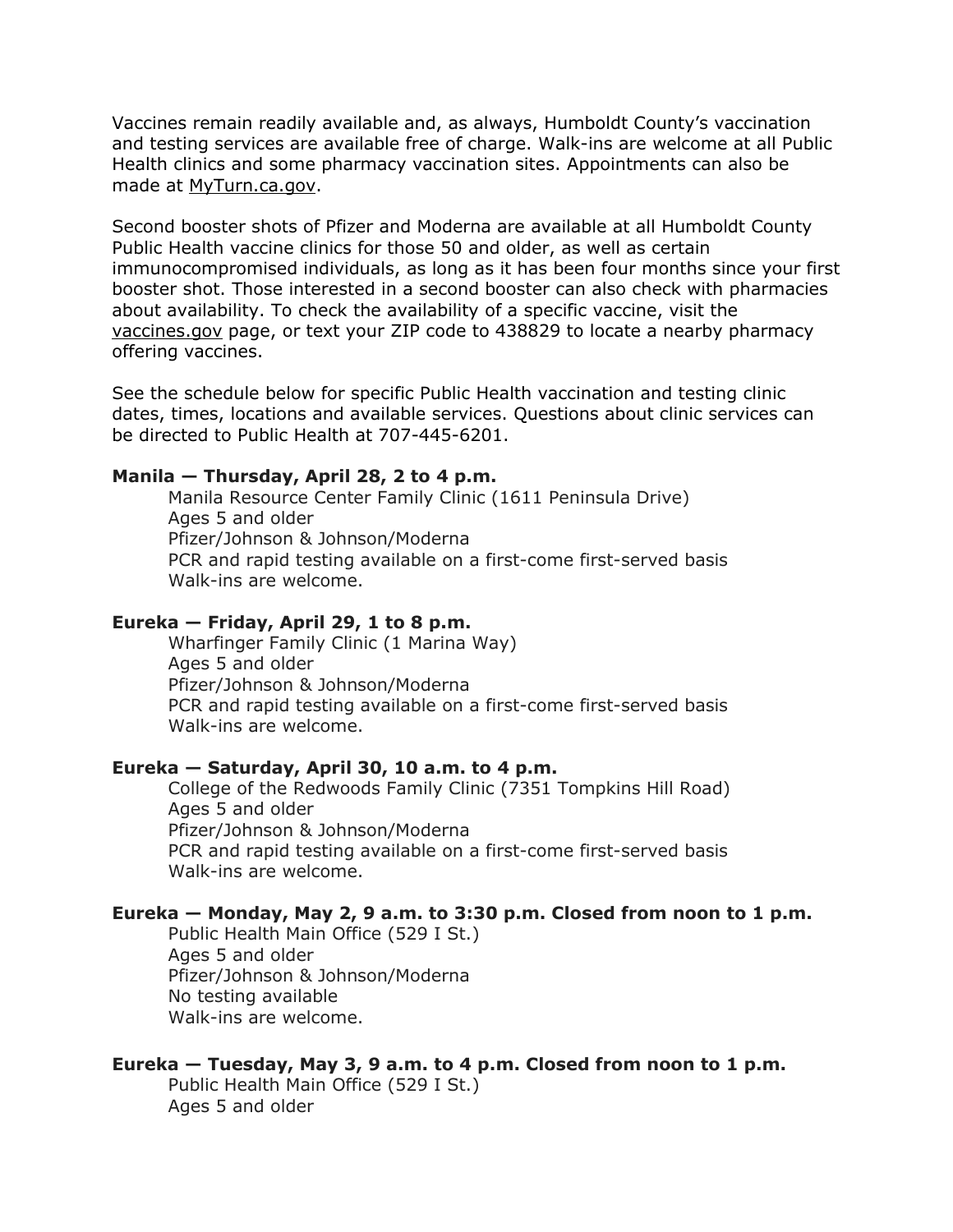Pfizer/Johnson & Johnson/Moderna No testing available Walk-ins are welcome.

#### **Willow Creek — Tuesday, May 3, 10 a.m. to 3 p.m. Closed from noon to 1 p.m.**

Public Health Office (77 Walnut Way) Ages 5 and older Pfizer/Johnson & Johnson/Moderna PCR and rapid testing available on a first-come first-served basis Walk-ins are welcome.

## **Fortuna — Wednesday, May 4, 10 a.m. to 3 p.m.**

Fortuna Veterans Hall Family Clinic (1426 Main St.) Ages 5 and older Pfizer/Johnson & Johnson/Moderna PCR and rapid testing available on a first-come first-served basis Walk-ins are welcome.

## **Eureka — Thursday, May 5, 10 a.m. to 3 p.m.**

Betty Chinn Family Day Center Family Clinic (133 Seventh St.) Ages 5 and older Pfizer/Johnson & Johnson/Moderna PCR and rapid testing available on a first-come first-served basis Walk-ins are welcome.

# **Redway — Friday, May 6, 10 a.m. to 4 p.m.**

Healy Senior Center (456 Briceland Road) Ages 5 and older Pfizer/Johnson & Johnson/Moderna PCR and rapid testing available on a first-come first-served basis Walk-ins are welcome.

# **Eureka — Saturday, May 7, 11 a.m. to 4 p.m.**

Jefferson Community Center (1000 B St.) Ages 5 and older Pfizer/Johnson & Johnson/Moderna PCR and rapid testing available on a first-come first-served basis Walk-ins are welcome.

\* "Confirmed cases" represent the total confirmed positive PCR tests results or detection of SARS-CoV-2 by genomic sequencing, and "probable cases" are individuals who:

- Have a positive antigen (Ag) test for COVID-19, or
- Were diagnosed by a health care provider with COVID-19 disease, or
- Have symptoms of COVID-19 disease after being in close contact with a person having a PCR-confirmed test result, or